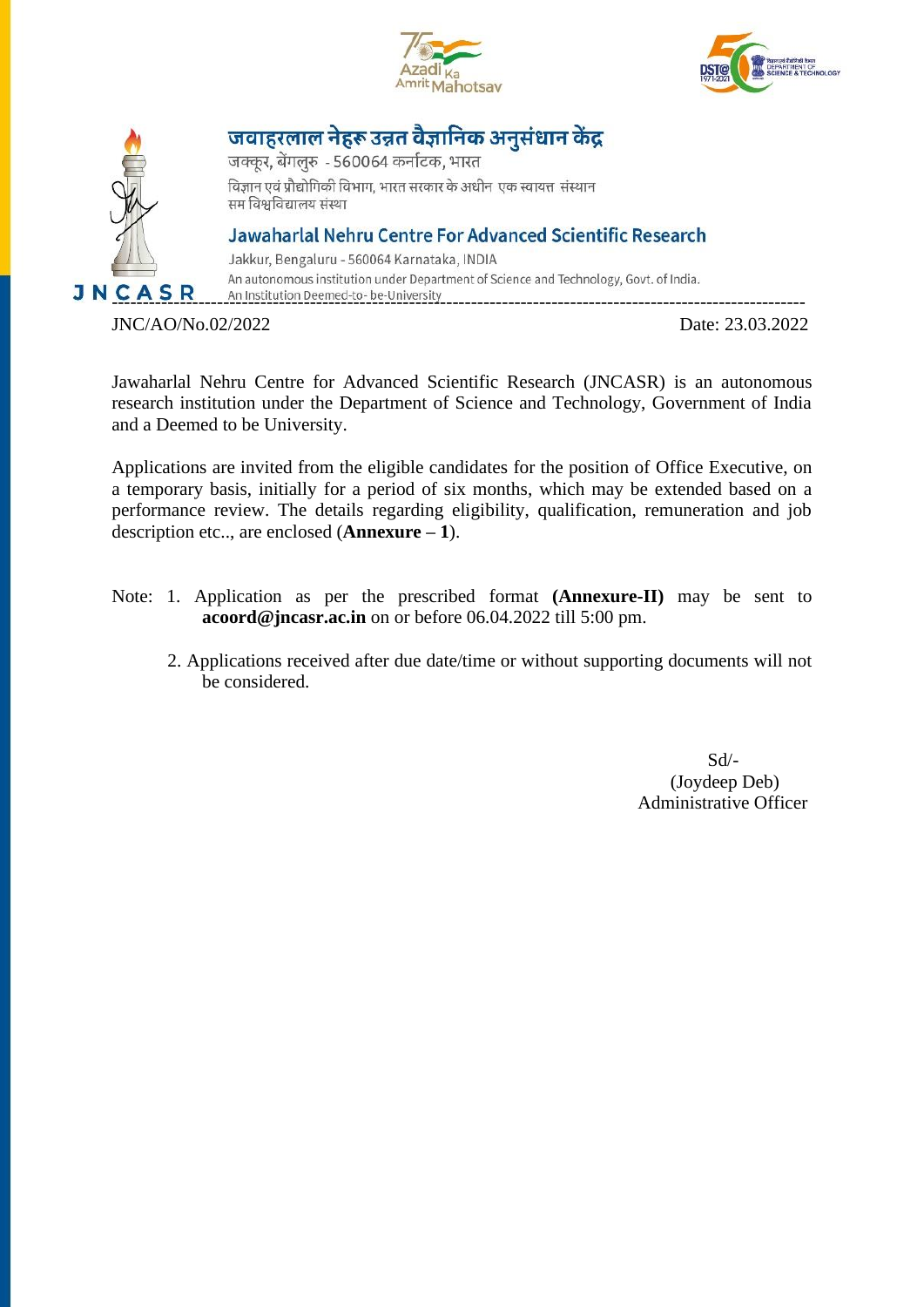## **Annexure – I**

### **Minimum Educational Qualification:**

Graduate degree in Science/Commerce stream or B.C.A., with a minimum 60% in non-language subjects.

#### **Desirable**:

The candidates having 2–3-years of experience in Academic/Administration/Accounts field in Academic/Government Institutions. The candidates having excellent command in spoken and written English and adept at handling academic matters, will be preferred.

#### **Monthly Emoluments:**

Rs. 22000-25000/- p.m. depending on experience and additional qualification.

#### **Age:**

The upper age limit is 27 years as on the last date of application.

#### **Job Description:**

The selected candidate will have to support academic administrative work in the Academic Office. The candidate must be versatile enough to handle multiple portfolios. Selected candidate is expected to perform data entry, communicate with other scientific/administrative staff, draft letters, emails for the smooth functioning of the Academic Office and carry out any other work assigned from time to time by the Competent Authority.

#### **Note:**

Application package should be a single PDF file consisting of application form, recent CV, certificates supporting educational qualifications and experience. Applications received by email will be scrutinized and shortlisted candidates will be communicated appropriately. The details of the interview will be communicated to shortlisted candidates by email only.